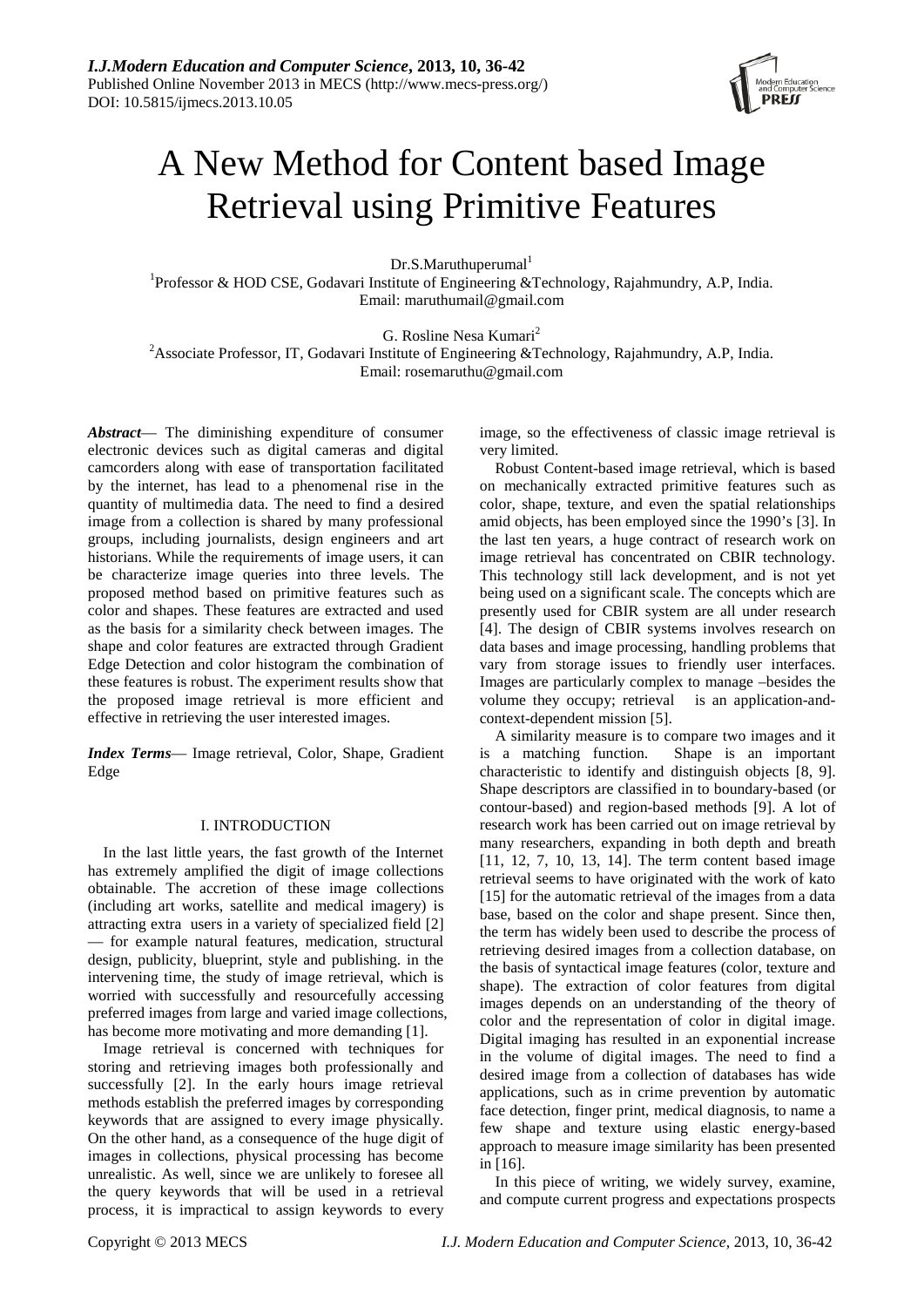of image retrieval. The proposed image retrieval method is purely on the basis of shape and color. The distances between the characteristic vectors of the query image and those of the images in the database are then calculated and retrieval is performed with the help of a logic scheme. The logic scheme provides a wellorganized way to search for the image database. Modern retrieval systems have included user's significance response to transform the retrieval process in order to produce energy and semantically more perceptually consequential retrieval results. In this paper, we introduce these elementary techniques for content-based image retrieval. The rest of this article is arranged as follows: System overview of the proposed method is discussed in Section 2. The techniques of the current decade are presented in detail, in Section 3. The experiment results are discussed in section 4. We conclude in Section 5.

# II. SYSTEM OVERVIEW

## 2.1 Gradient Edge Detection & Color Histogram

Shape may be defined as characteristic surface configuration of an object and a contour (outline). It permits an object to be distinguished from its surrounding by its outline. The proposed method based on Boundary shape representation, it only uses the outer boundary of the shape by using Gradient edge detection. This is done by describing the considered region using its external characteristics, i.e, and the pixels along the object boundary.

- The main idea of Gradient is to use the boundary as the shape features.
- The main idea of moment invariants is to use region based moments which are invariant to transformation as the shape feature.

Color is one of the most widely used features in image retrieval. It is robust to background complication and invariant of image size and orientation. In color based image retrieval, histogram is the most commonly used representation for color features. Statistically, it utilizes a property that images having similar contents should have similar color distributions.

#### III.PROPOSED METHOD

The proposed method involves the research of Gradient and Color Histogram is used for implementation of CBIR using color and shape descriptor method. The main proposed method of CBIR arises from the following two points.

- Extraction of shape and color features
- Retrieval of similar image from image database

The data follow diagram of the proposed method is shown in Figure 1.



Fig 1: Data flow diagram for the proposed method

In the query RGB image is converted to get R, G, B components. The R component is used to compute sharp edges of the image using gradient approach. Figure 2 represents the conversion of the edge image from the query image.



Fig 2: Conversion of Edge Detection image

A color histogram Hy is a vector  $(y_1, y_2...y_n)$ , in which each bucket yj contains the number of pixels of color *j* in the image. Typically images are represented in the RGB color space, and a few of the most significant bits are used from each color channel. We use the 2 most significant bits of each color channel, for a total of  $n =$ 64 buckets in the histogram.

For a given image I, the color histogram  $Hy_I$  is a compact summary of the image. A database of images can be queried to find the most similar image to I, and can return the image I' with the most similar color histogram  $H<sub>II</sub>$ . Typically color histograms are compared using the sum of squared differences  $(L_2$ -distance) or the sum of absolute value of differences  $(L_1$ -distance). So the most similar image to I would be the image I' minimizing the  $L_2$ -distance or  $L_1$ -distance. Note that we are assuming that weighted evenly across different color buckets for simplicity.

The histogram array looks like:

## **Hy** (h<sub>1</sub>, h<sub>2…h<sub>n</sub>)</sub>

the number of pixels of color j in the image total number of pixels in the image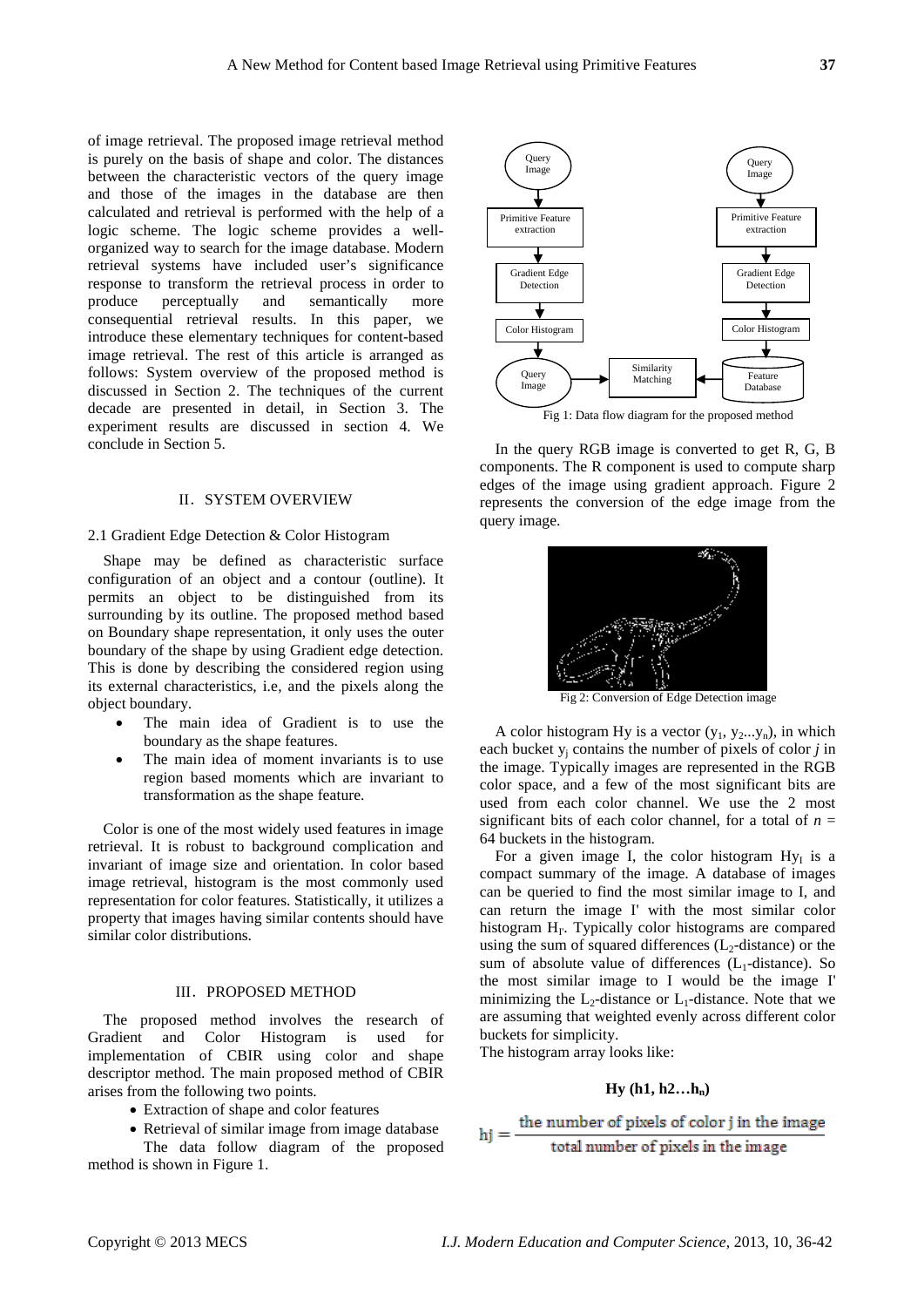We divide the histogram array by the total number of pixels in the image in order to normalize the values of the histogram regardless of the image sizes.

Distance formula:

$$
|H_I - H_{I'}| = \sum_{j=1}^n |H_I[j] - H_{I'}[j]|
$$

- $H(h_1, h_2, ..., h_n)$  a vector, in which each component  $h_i$  is the number of pixels of color  $j$ in the image
- n number of distinct(discretized) color
- I an image
- $H<sub>I</sub>$  the color histogram of image I
- $\bullet$  I<sup>1</sup> histogram of second image

## **Algorithm**

- Step1: Consider the query image and get R, G, B components of the image.
- **Step2:** Compute gradient map (Ry) of the image using R component.
- **Step3:** Use 1 vector to describe the query image.
- **Step4:** First two most significant bits of Ry, G and B values from each pixels of image is taken. Combine these values bitwise and we can form a 6-bit number from this.
- **Step5:** Create an array called histogram of size 64. Increment the array at the index of the number that was calculated from step 4.
- **Step6:** Do 4, 5 for all the pixels in the image.
- **Step7:** Extract the histogram for the database images and store them into vector.
- **Step8:** Compare the feature vector of query image with the feature vectors of the database of images by using the distance formula.
- **Step9:** If the images match exactly then the value for the similarity measure will be 0.
- **Step10:** If the images vary slightly then the value may differ like 0.01 or 0.04.
- **Step11:** If the images don't match means the value for the similarity measure will be 0.05.
- **Step12:** The output will be displayed according to the threshold value that has been set by the administrator.

## IV.EXPERIMENT RESULTS AND DISCUSSION

The proposed method is implemented using Mat lab and tested on MUT 1000 data base containing 1000 images of the different photos in JPEG format of size  $256 \times 256$  and  $512 \times 512$  as shown in Figure 3. The proposed method layout is simple and user-friendly. Figure 4 shows the selecting query image from proposed the layout.

The proposed method of assessing the effectiveness of the retrieval algorithm is highly dependent upon the determination of the 'expected relevant results'. The experiment results of the proposed method are as shown in Figure 5 for the query image 200.jpg from MUL 1000 DB. The process of defining these expected results is highly subjective and difficult as one must determine the visual similarity between almost 50 images in the database with the query. Figure 6 and Figure 7 shows the retrieved images from DB for query image 400.jpf and 600.jpg of the proposed method.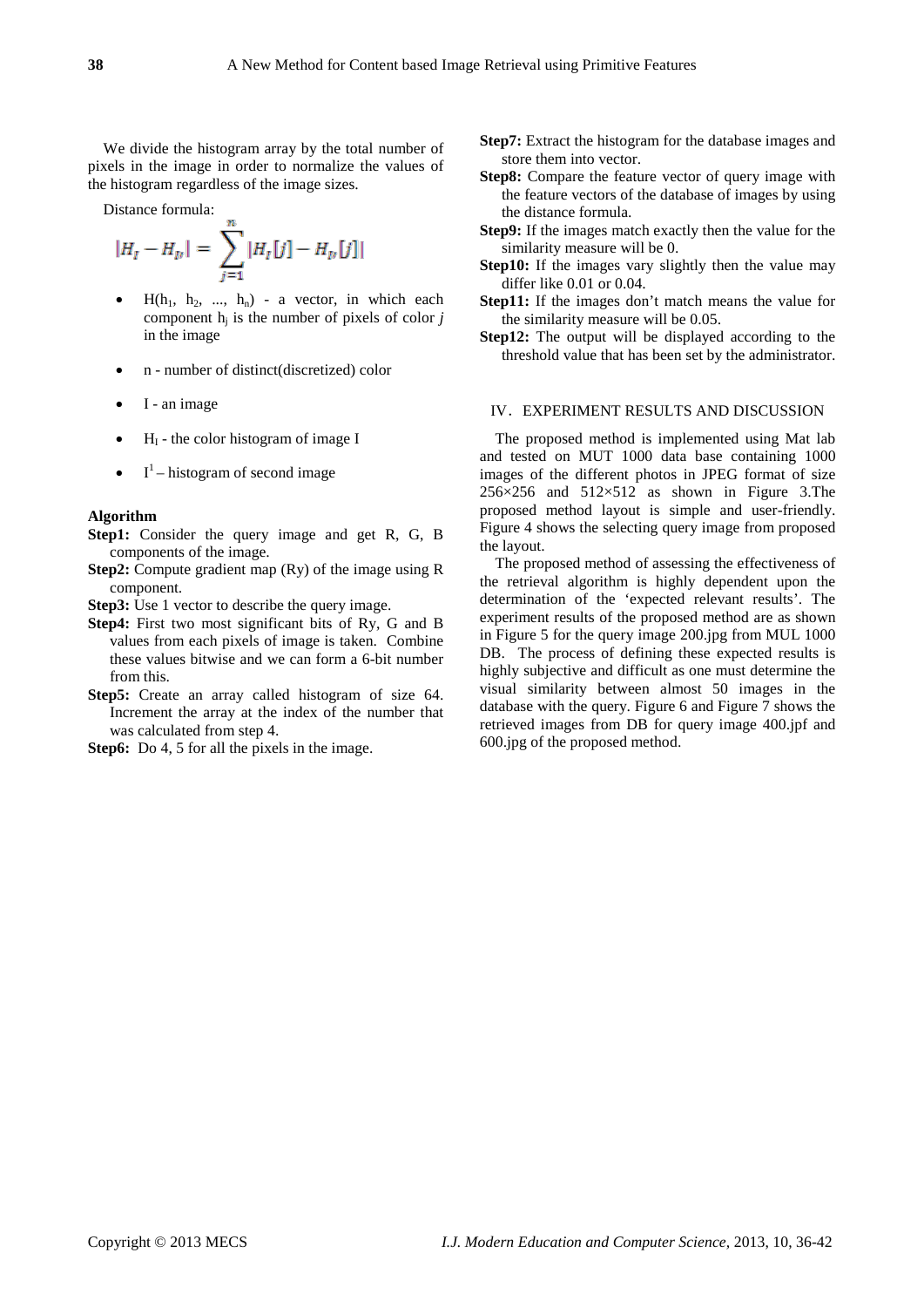

Fig 3: Sample database of 25 images



Fig 4: Selection of query image

Copyright © 2013 MECS *I.J. Modern Education and Computer Science,* 2013, 10, 36-42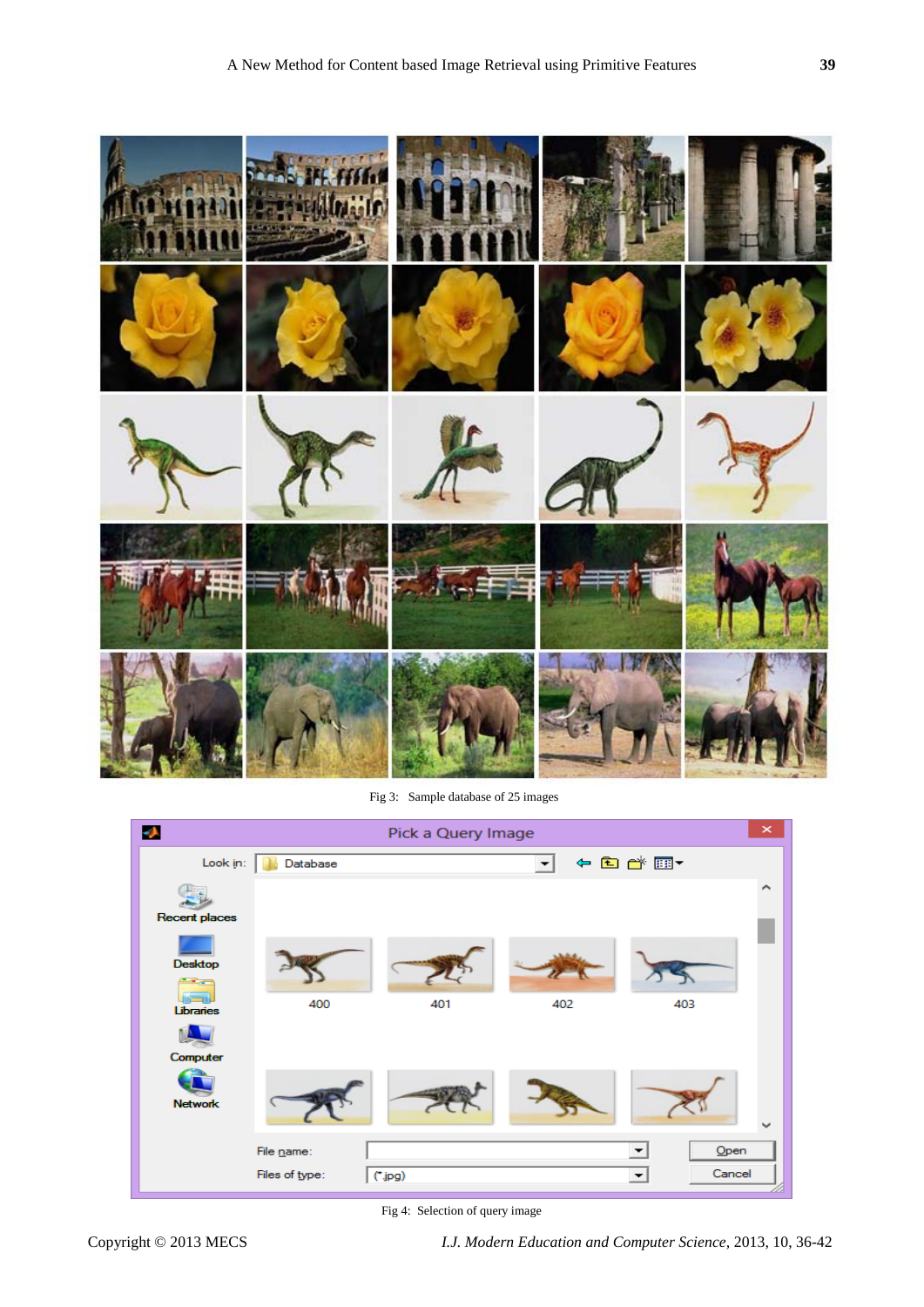

Fig 5: Retrieved images from MUL 1000 database for the query image 200.jpg

| Đ.<br>Average RGB Method |                                                 |         |            | $-6x$   |
|--------------------------|-------------------------------------------------|---------|------------|---------|
|                          | File Edit View Insert Tools Desktop Window Help |         |            |         |
|                          |                                                 |         |            |         |
|                          |                                                 |         |            |         |
|                          |                                                 |         |            |         |
|                          | Query Image                                     |         |            |         |
|                          |                                                 |         |            |         |
|                          |                                                 |         |            |         |
|                          | $\alpha$                                        |         |            |         |
|                          |                                                 |         |            |         |
|                          | 400.jpg                                         | 401.jpg | 402.jpg    | 403.jpg |
|                          |                                                 |         |            |         |
|                          | $\mathcal{P}$                                   |         | æ          |         |
|                          |                                                 |         |            |         |
|                          |                                                 |         |            |         |
|                          | 404.jpg                                         | 405.jpg | 406.jpg    | 407.jpg |
|                          |                                                 |         |            |         |
|                          |                                                 |         |            |         |
|                          |                                                 |         |            |         |
|                          |                                                 |         |            |         |
|                          | 409.jpg                                         | 410.jpg | 411.jpg    | 412.jpg |
|                          |                                                 |         |            |         |
|                          |                                                 |         | $\sqrt{N}$ |         |
|                          | a                                               |         |            |         |
|                          |                                                 |         |            |         |
|                          | 413.jpg                                         | 414 jpg | 415.jpg    | 416.jpg |
|                          |                                                 |         |            |         |
|                          |                                                 |         |            |         |
|                          |                                                 |         |            |         |
|                          |                                                 |         |            |         |
|                          |                                                 |         |            |         |
|                          |                                                 |         |            |         |

Fig 6: Retrieved images from MUL 1000 database for the query image 400.jpg



Fig 7: Retrieved images from MUL 1000 database for the query image 600.jpg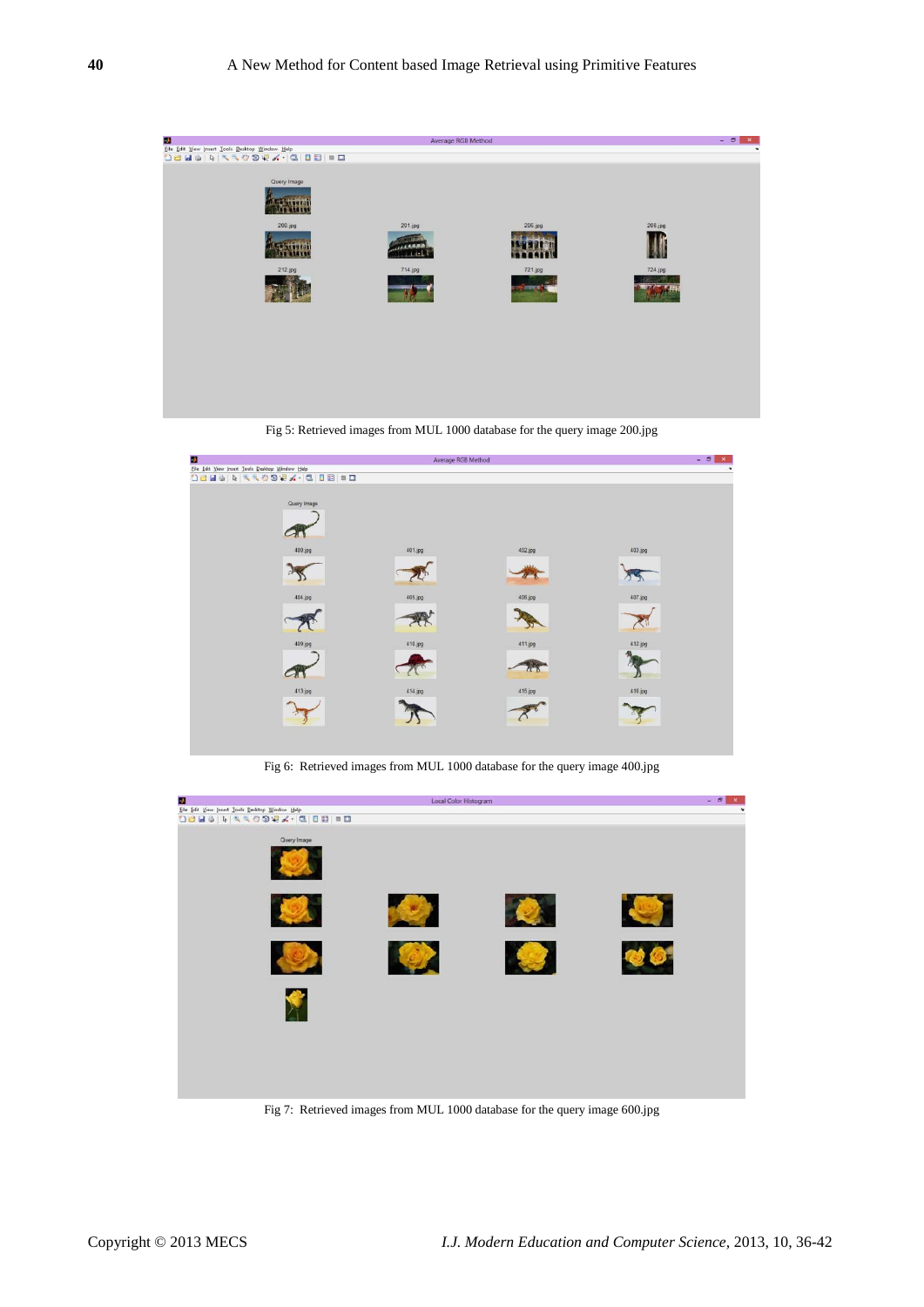Table 1: Number of Relevant image in MUL 1000 DB

| S.I<br>N <sub>0</sub> | Query<br>Image | No. of Relevant image in<br><b>MUL 1000 DB</b> |  |
|-----------------------|----------------|------------------------------------------------|--|
| 1                     | $200$ .jp<br>g | 51                                             |  |
| $\overline{c}$        | $400$ .jp<br>g | 59                                             |  |
| 3                     | 600.jp<br>g    | 29                                             |  |
| $\overline{4}$        | 800.jp<br>g    | 35                                             |  |
| 5                     | $100$ .jp<br>g | 41                                             |  |
| 6                     | 300.jp<br>g    | 42                                             |  |
| $\overline{7}$        | 500.jp<br>g    | 23                                             |  |
| 8                     | 700.jp<br>g    | 34                                             |  |

# V. CONCLUSION

The study's implementation of a shape and color histogram based image retrieval system identified numerous strengths in the algorithm performance as an image retrieval system. The proposed method integrates various features perfectly in Content based image retrieval system by using Gradient edge detection and color histogram and reflects the user subjective requirements. The experiments results achieve good performance and demonstrate the efficiency and robustness of system. During testing, the basic algorithm produced some good results in that it is able to retrieve many relevant images. The proposed method is particularly after other computerized online services are used to identify which images in the database are relevant. As a result, there is a substation increase in the retrieval speed. The whole indexing time for the 1000 image database takes 4-5 minutes.

#### REFERENCES

- [1] John Eakins and Margaret Graham, "Contentbased Image Retrieval", JISC Technology Applications Programme, University of Northumbria at Newcastle, January 1999 .
- [2] Rui Y. & Huang T. S., Chang S. F, "Image retrieval: current techniques, directions, and open issues", Journal of Visual Communication and Image Representation, 10, 39-62.
- [3] Karin Kailing, Hans-Peter Kriegel and Stefan Schonauer, "Content- based Image Retrieval Using Multiple Representations". Proc. 8th Int. Conf. On Knowledge-Based Intelligent Information and Engineering Systems (KES'2004), Wellington, New Zealand, 2004, pp. 982-988. I
- [4] Thomas Seidl and Hans-Peter Kriegel, "Efficient User-Adaptable Similarity Search in Large Multimedia Databases," in Proceedings of the

23rd International Conference on Very Large Data Bases VLDB'97, Athens, Greece, August 1997, Found at: http://www.vldb.org/conf/1997/P506.PDF

- [5] Yuri, T.S. Huarg and S.F. Chang, "Image retrieval: current techniques, promising directions and open issues", Journal of Visual Communication and Image Representation, 10(4):39-62, 1999.
- [6] F.Mahmoudi , J.Shanbehzadeh,A..M.Eftekhari Moghadam (2003), "Image retrieval based on shape similarity by edge orientation autocorrelogram", Pattern Recognition 36 1725-1736.
- [7] Y.Ruri, T.S. Huang and S.F.Chang, "Image Retrieval: current Techniques, promising directions, and open issues", Journal of Communications and Image Representation, 10(1):39-62.March 1999.
- [8] S.Loncaric, "A Survey of Shape Analysis Techniques", Pattern Recognition, 31(8):983-1190 Aug 1998.
- [9] D.Zhing and G.Lu, " Review of Shape Representation and Description", Pattern Recognition 37(1):1-19,Jan 2004.
- [10] H.Nishida, "Structural feature indexing for retrieval of partially visible shapes", pattern Recognitions 35(2002)55-67.
- [11] R.Datta, D.Joshi, J.Li and J.Z.Wang, "Image retrieval: Ideas, influence, and trends of the new age", ACM computing Survey, 40, no.2, pp.1-60, 2008.
- [12] J.Eakins and M. Graham, "Content –Based Image Retrieval", Techniques report, JISC Technology Application Program, 1999.
- [13] A.M.Smeulders, M.Worring and S.Santini, A.Gupta and R.Jain, "Content base image retrieval at the early year", IEEE Transaction on Pattern Analysis and Machine Intelligence, 22(12):pp.1349- 1380,2000.
- [14] Y.Liu, D.Zang, G.Lu and W.Y.Ma, "A survey of content base image retrieval with high-level semantics", Pattern Recognition, Vol-40, pp-262- 282, 2007.
- [15] T.Kato, "Database architecture for content-base image retrieval", In Proceeding of the SPIE-The International Society for Optical Engineering,vol.1662,pp.112-113,1992.
- [16] Huang, P., and Jean.Y, "Using 2d c+-strings are spatial knowledge representation for image data base system", 27, 1249-1257(1994).

**Dr.S.MaruthuPerumal** received his M.E. Computer Science and Engineering from Sathyabama University Chennai. He completed his Ph.D in the area of digital watermarking. He is having Fourteen years of teaching experience. At present he is working as an Professor and Head of the Department CSE Godavari Institute of Engineering and Technology, Rajahmundry. He published Twenty Eight research publications in various International, National Conferences and Journal. His